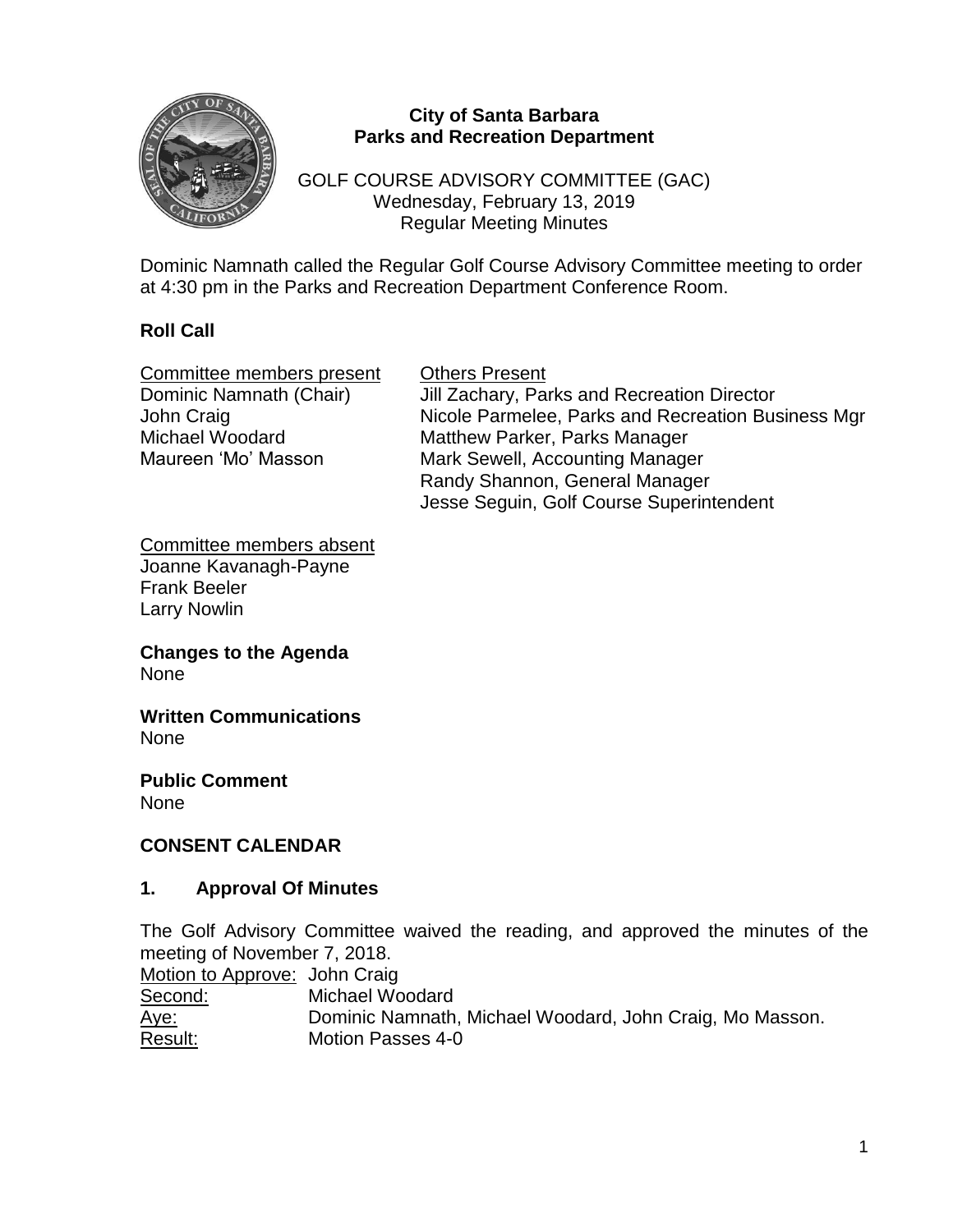# **ADMINISTRATIVE AND STAFF REPORT**

## **2. Introduction of Parks Manager and Business Manager**

Jill Zachary introduced the newly hired Parks and Recreation Business Manager and Parks Manager to the Committee.

### **3. Appointment of GAC members to the 2019 Players Improvement Fund Subcommittee (PIFSC)**

Dominic Namnath appointed John Craig, Michael Woodard and Mo Masson to the PIFSC for calendar year 2019. A recruitment to fill the two (2) at-large vacancies will commence with an item to be added to the March 2019 Regular meeting of the GAC to appoint the two (2) at-large positions for 2019.

## **4. Golf Course Performance**

Randy Shannon provided a verbal report to the committee reviewing performance for January 2019. Revenue performance was 14% below budget in the month due to the impact of approximately 7.5" of rain that fell on the course during the month. 7 days' play was significantly impacted. Randy updated the committee that Colby Hartje, PGA, had started as Head Golf Professional in January.

## **5. Golf Maintenance Report**

Jesse Seguin updated the committee on maintenance in January 2019 providing specific details of how the maintenance team manages before, during and after storm events. A number of large trees fell during a storm in January including a 90' tree on #11 and a 60' tree by #4/#17 requiring significant effort to remove and enable play to continue. Rain has helped to push salts from the greens resulting in stronger and better greens.

Jesse also updated the committee that due to the amount of rain received on the course, the bunker renovation is now scheduled to commence on February 19, and will be completed within 28 days.

## **6. Player Improvement Fund Sub-Committee (PIFSC) Report**

John Craig, Chair of the PIFSC advised the committee that he had completed an annual report for the activities of the PIFSC.